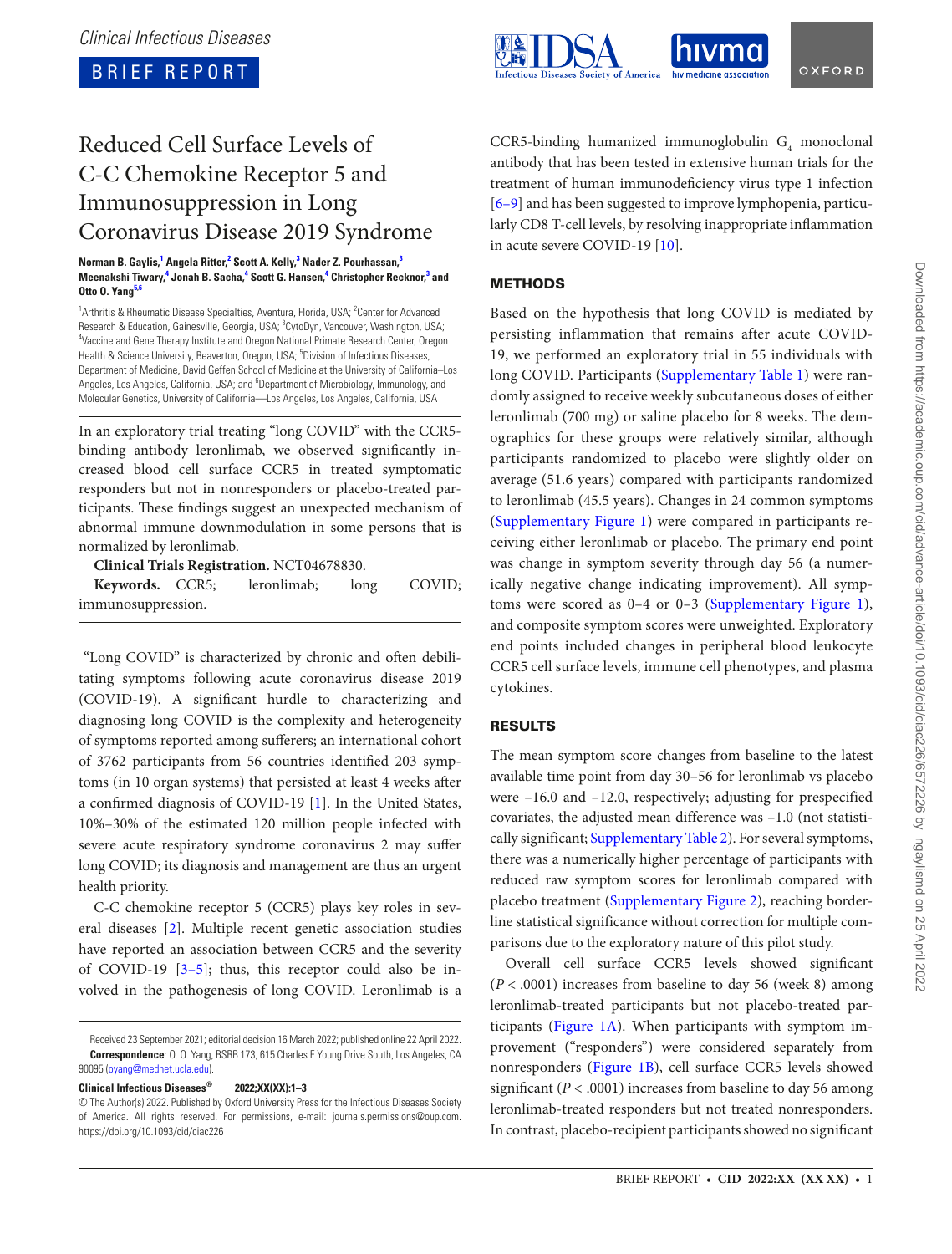

<span id="page-1-0"></span>Figure 1. Percentage CCR5 levels (CD45+/CCR5+) among participants treated with leronlimab or placebo. A, Percentage CCR5 expressing cells in the overall leronlimab (n = 26) and placebo (n = 28) groups. *B,* Percentage CCR5 expressing cells among participants in the leronlimab and placebo groups according to participants with and without improving long coronavirus disease 2019 symptoms (14/12 and 10/18 were improved/unimproved for the leronlimab and placebo groups, respectively). The median (50th percentile; center horizontal line), interquartile range (the 25th to the 75th percentile; box), and "whiskers" (whiskers are the 0th percentile and the 100th percentile) are indicated. One data point greater than 20% (actual value of 28%) is depicted by \* on the graph, but this value was included in all statistical analyses. Abbreviations: CCR5, C-C chemokine receptor 5; NS, not statistically signifcantly different.

diference in cell surface CCR5 levels between baseline and day 56 for both responders and nonresponders.

No diferences were observed in major immune cell populations at baseline between responders and nonresponders in either the leronlimab or placebo groups ([Supplementary Figure](http://academic.oup.com/cid/article-lookup/doi/10.1093/cid/ciac226#supplementary-data)  [3\)](http://academic.oup.com/cid/article-lookup/doi/10.1093/cid/ciac226#supplementary-data). However, leronlimab treatment was associated with increases in key adaptive immune cell populations [\(Supplementary Table](http://academic.oup.com/cid/article-lookup/doi/10.1093/cid/ciac226#supplementary-data)  [3, Supplementary Figure 4](http://academic.oup.com/cid/article-lookup/doi/10.1093/cid/ciac226#supplementary-data)) including T cells, consistent with data from leronlimab-treated hospitalized COVID-19 patients [\[10](#page-2-6)], and reduced interleukin-10 and C-C chemokine ligand-2 (CCL-2) ([Supplementary Figures 5 and 6](http://academic.oup.com/cid/article-lookup/doi/10.1093/cid/ciac226#supplementary-data)).

## **DISCUSSION**

<span id="page-1-1"></span>These findings suggest an unexpected alternative mechanism for long COVID. Rather than persistent immune activation, we observed abnormal immune downmodulation, which is normalized by leronlimab. We hypothesize that this could be immune overshoot after the intense inflammation in acute COVID-19. With genetic polymorphisms reducing cell surface CCR5 levels conferring increased risk of severe COVID-19 [\[4](#page-2-7)], this suggests a complex role for CCR5 in balancing inflammatory and antiinflammatory effects, for example, through T regulatory cells. While leronlimab reduces the signaling of CCR5 by Regulated upon Activation, Normal T Cell Expressed and Presumably Secreted (RANTES) [\[11](#page-2-8)], emerging data show that leronlimab stabilizes CCR5 expression, presumably through direct binding [[12,](#page-2-9) [13](#page-2-10)], which may either change the signaling or activity of other ligands, such as Monocyte Inflammatory Protein (MIP)-1ɑ, MIP-1β, and/or

<span id="page-1-5"></span>Monocyte Chemoattractant Protein (MCP-2), or increase the expression of other CCRs through heterodimerization [[14](#page-2-11)]. While this is a small exploratory pilot study with potential confounders, our results support further research into the role of CCR5 in long COVID.

## Supplementary Data

Supplementary materials are available at *Clinical Infectious Diseases* online. Consisting of data provided by the authors to beneft the reader, the posted materials are not copyedited and are the sole responsibility of the authors, so questions or comments should be addressed to the corresponding author.

#### **Notes**

Acknowledgments. The authors thank all of the study participants and their families and caregivers for participating in this trial. They are thankful for the contributions of the investigators and their dedicated staf. Editorial assistance was provided under the supervision of the authors by Neil Buss, PhD, from Medical Expressions, which was funded by CytoDyn.

Financial support. This work was supported by CytoDyn Inc. S. G. H. reports that this support included a sponsored research agreement between the Oregon Health & Science University and CytoDyn (fee for service work to perform C-C chemokine receptor 5 receptor occupancy assay).

<span id="page-1-4"></span><span id="page-1-3"></span><span id="page-1-2"></span>Potential conflicts of interest. S. A. K., N. Z. P., and C. R. are officers of CytoDyn Inc and report stock options and consulting fees from CytoDyn, assistance with manuscript preparation (Medical Expressions, paid by CytoDyn), and other fnancial or nonfnancial interests as employees of CytoDyn. J. B. S., S. G. H., and O. O. Y. are paid consultants for CytoDyn Inc. J. B. S. reports stock options available for purchase from CytoDyn and assistance with manuscript preparation (Medical Expressions, paid by CytoDyn). S. G. H. reports stock options and receipt of leronlimab for CCR5 receptor occupancy assay from CytoDyn and assistance with manuscript preparation (Medical Expression, paid by CytoDyn). O. O. Y. reports assistance in writing the manuscript (paid by CytoDyn). M. T. reports assistance with manuscript preparation (Medical Expressions, paid by CytoDyn). N. B. G. was a principal investigator for this trial, serves on